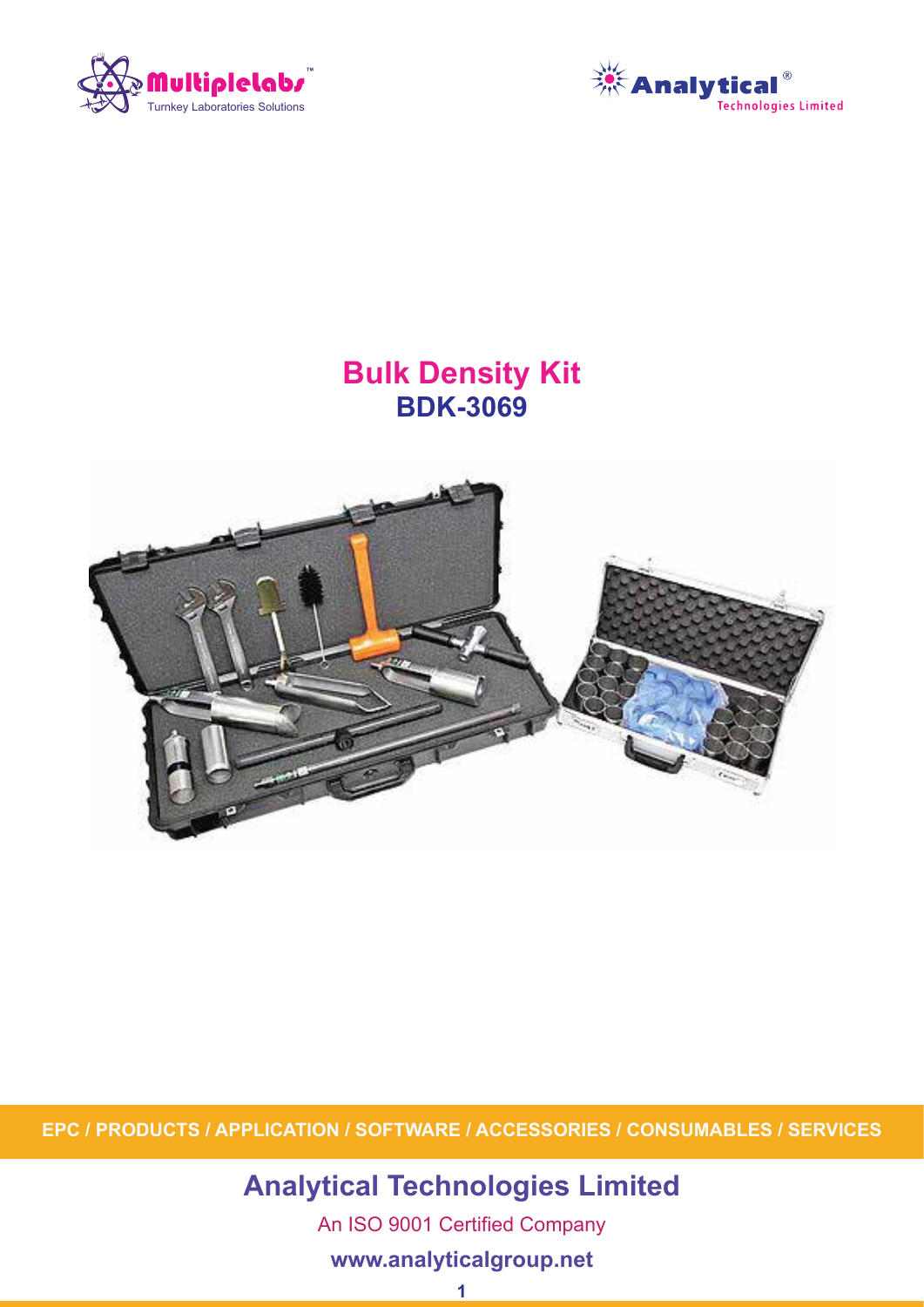

This unique sampling kit comes with everything necessary to take accurate interval specific core samples to a depth of 3ft. The kit is ideal for sampling the soil surface, in auger holes or in profile pits. The Soil Sample Rings found in this kit are made from .062w SST tubing. These SST sample rings are ideal for laboratory studies and for undisturbed core samples. The volume of each 2" x 2" SST ring is 90.59 cubic centimeters. From this known volume and the weight of the sample liner, you will be able to calculate the bulk density of the soil sample. \*An accurate determination of bulk density starts with proper sampling technique to ensure that the sample collected represents the soils natural condition.

# **Bulk Density Soil Core Sampler Exclusive Features:**

- Standard samplers have a 1"+ gap between the tip of the core sampler and where the sample liner internal shelf begins. The sampler included in this kit has a much shorter 5/16" gap which provides a more representative core and reduces compaction as the soil enters the sampler.
- Liners and core sampler are held to extremely tight tolerances.
- Core Sampler Cap has a built in waste barrel which provides a full 2" of relief. This helps eliminate compaction from overdriving the sampler. It also eliminates the need to load multiple rings inside the sampler, which can cause sample blow by and skew sample calculations.

**Kit includes:** Core sampler cup, core sampler cap, hammer head cross handle or compact slide hammer attachment, 2-1/2" open face auger, 2-3/4" regular soil bucket auger, 2-3/4" planer auger, 2ft. extension rod, 18" rubber coated cross handle, 2" x 2" stainless steel rings (25) with their own aluminum carrying case w/ foam inserts, 2" plastic end caps (50), adjustable wrenches (2), auger cleanout tool, nylon cleaning brush, impact absorbing hammer, deluxe carrying case with handles and wheels for added portability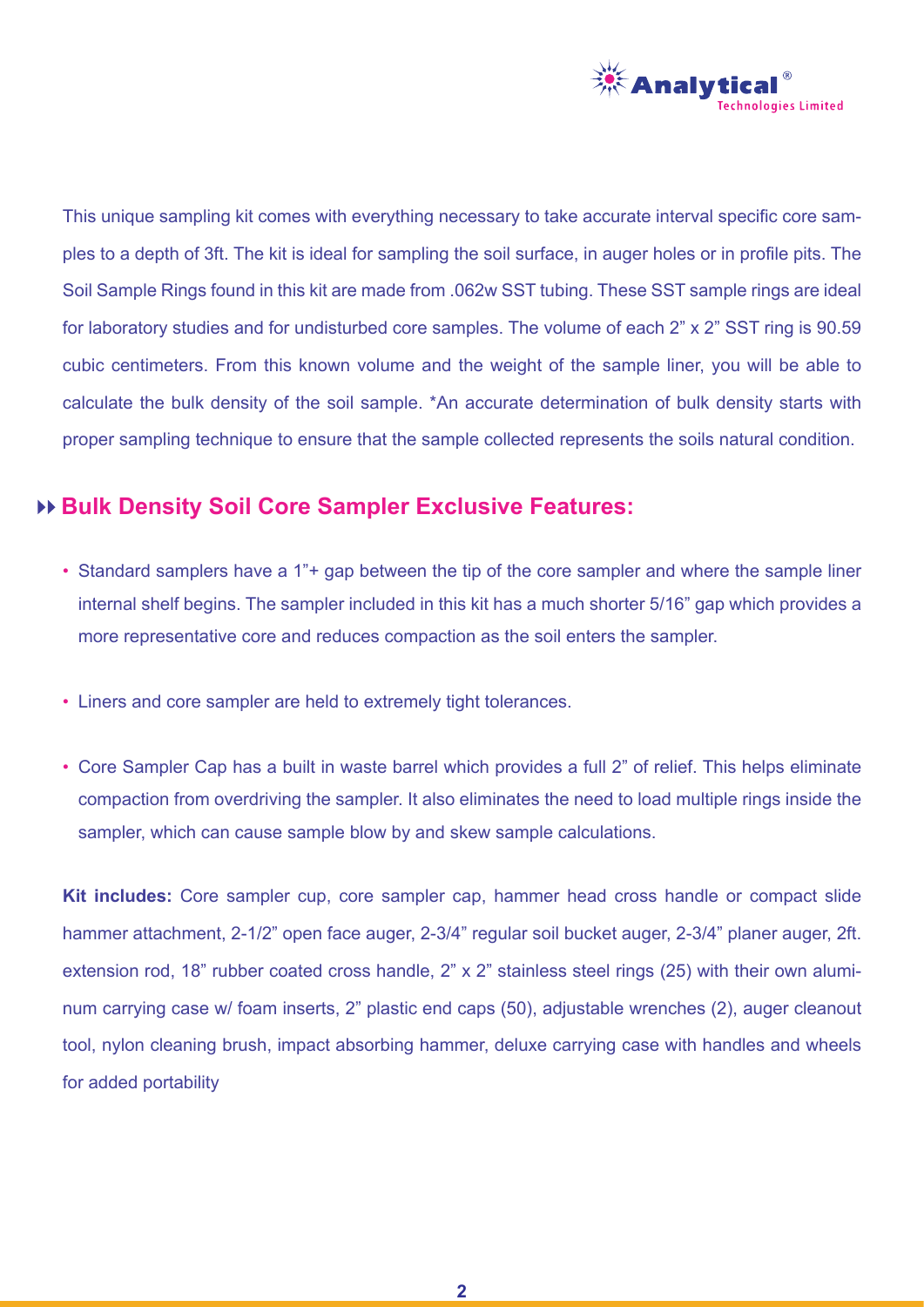

### **HPLC Servicing, Validation, Trainings and Preventive Maintenance :**

| <b>HPLC Servicing</b> | : We have team of service engineers who can attend to any make of HPLC promptly<br>@the most affordable cost. |
|-----------------------|---------------------------------------------------------------------------------------------------------------|
| <b>Trainings</b>      | : We also take up preventive maintenance to reduce downtime of HPLC's Trainings.                              |
| AMC's/CMC             | : We offer user training both in-House and at customer sites on PLC principles, operations, troubleshooting.  |
| <b>Validations</b>    | : We have protocols for carrying out periodic Validations as per GLP/ GMP/U SFDA<br>norms.                    |
| <b>Instruments</b>    | : We offer instruments/Renting Services Modules like pumps, detector etc. on Rent.                            |



#### **About Analytical Technologies**

and is the Fastest Growing Global Brand having presence in at least 96 countries across the globe.<br>And the Little shocks in the last of the second Contract Countries and the December of the Second Truck of the Analytical Technologies Emmed is an 1997, Seo Peenmed Company engaged in Besigning,<br>Manufaturing, Marketing & providing Services for the Analytical, Chromatography, Spectroscopy, Bio Technology, Bio Medical, Clinical Diagnostics, Material Science & General Laboratory Analytical Technologies is synonymous for offering technologies for doing analysis Analytical Technologies Limited is an ISO :9001 Certified Company engaged in Designing, Instrumentation. Analytical Technologies, India has across the Country operations with at least 4 Regional Offices, 6 Branch Offices & Service Centers. Distributors & Channel partners worldwide.

#### **Our Products & Technologies**



**3**

Proteins & dinical chemistry